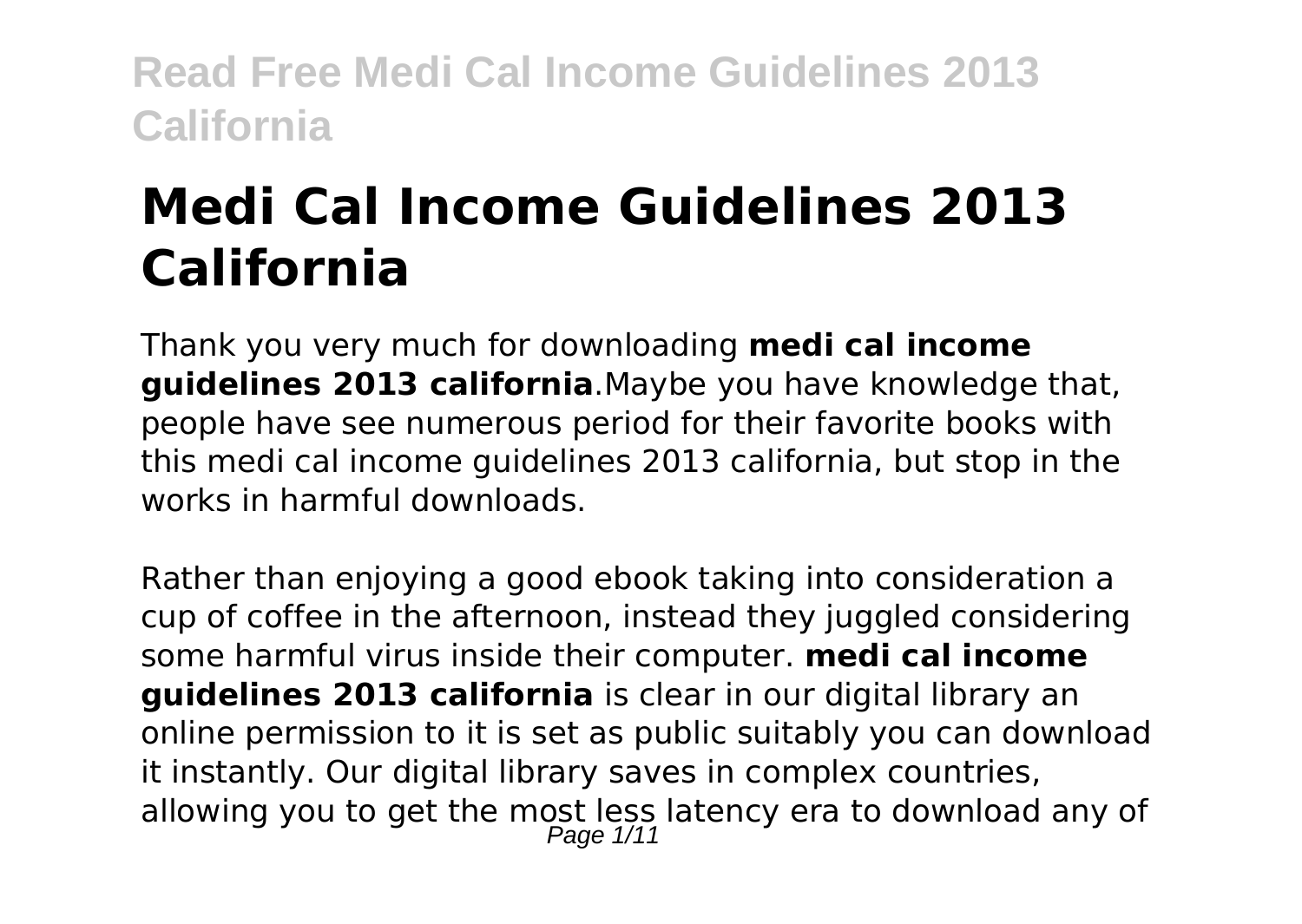our books past this one. Merely said, the medi cal income guidelines 2013 california is universally compatible gone any devices to read.

GetFreeBooks: Download original ebooks here that authors give away for free. Obooko: Obooko offers thousands of ebooks for free that the original authors have submitted. You can also borrow and lend Kindle books to your friends and family. Here's a guide on how to share Kindle ebooks.

#### **Medi Cal Income Guidelines 2013**

2013 Income Guidelines April 2013 5 Page 1 of Children & Pregnant Women Health Programs . Medi-Cal for Children and Pregnant Women (up to 133%) Family Size Pregnant Women & Children to Age 1 Children Ages 1 through 5 Children Ages 6 through 18 1 \$ 0 - \$ 1,915 \$ 0 - \$ 1,274 \$ 0 - \$ 958 2 \$ 0 - \$  $2,585 \pm 0 - 1,720 \pm 0 - 1,293$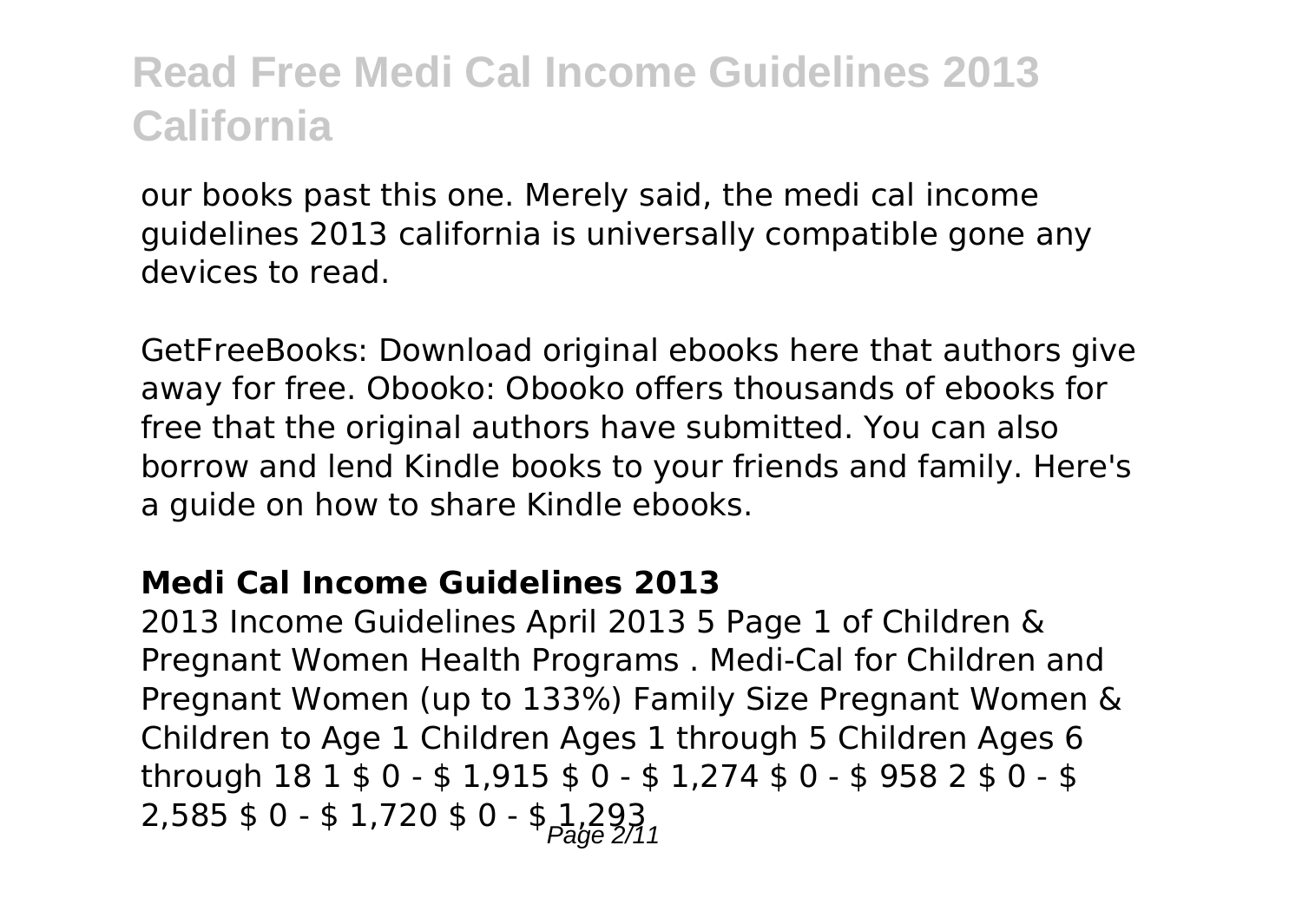#### **Medi-Cal for Children and Pregnant Women (up to 133%)** Medi-Cal 250 Percent Working Disabled Program (250 Percent WDP) Premium Payment Methods MEDIL - I 13-02 (February 14, 2013) Updated MC 003 Form, Early & Periodic Screening,

Diagnosis & Treatment (EPSDT) Informational Notice

#### **2013 Medi-Cal Eligibility Division Information Letters ...**

March 18, 2013 Limits And Disregards For The Blind Federal Poverty Level Program For 2013 - Beginning April 1, 2013 ACWDL 13-12 May 14, 2013 Revised Other Health Coverage Reporting and Corrections Procedures ACWDL 13-13 May 14, 2013 Medi-Cal General Notice of Action (NOA) Policy ACWDL 13-14 June 20, 2013

### **2013 ACWDLs - California Department of Health Care Services** Page 3/11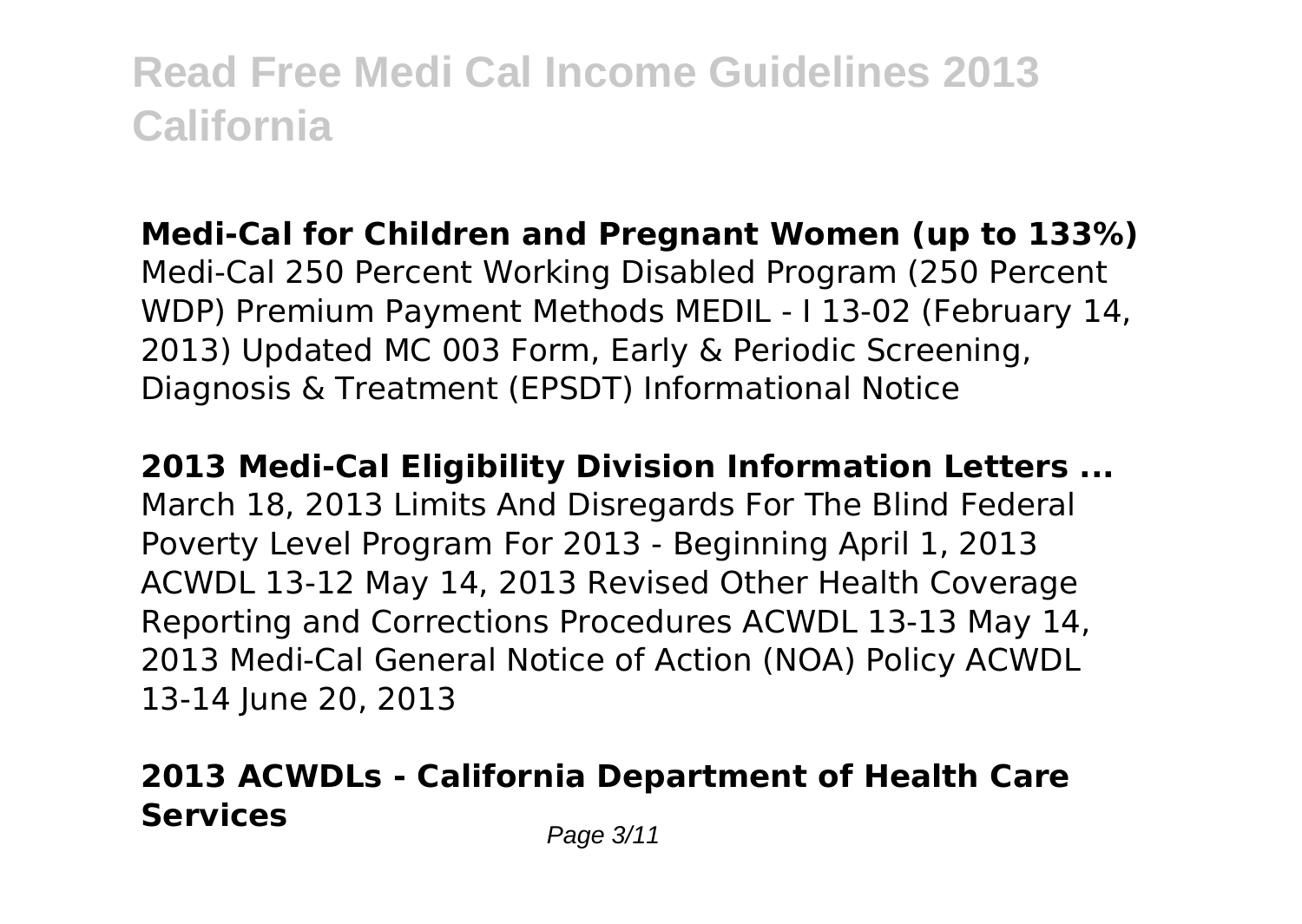Medi Cal 2013 Income Guidelines. PDF download: Federal Poverty Level – 2013 – California Department of Health Care … www.dhcs.ca.gov. Mar 18, 2013 … For MSP applicants or recipients who are receiving RSDI, Title II income, counties must review all denials and discontinuances beginning March 1, 2013, and apply the revised FPL.

#### **Medi Cal 2013 Income Guidelines – Medicare PDF List**

Medi Cal Income Guidelines 2013. PDF download: Federal Poverty Level – 2013 – California Department of Health Care … www.dhcs.ca.gov. Mar 18, 2013 … For MSP applicants or recipients who are receiving RSDI, Title II income, counties must review all denials and discontinuances beginning March 1, 2013, and apply the revised FPL.

### **Medi Cal Income Guidelines 2013 – Medicare PDF List** Simply put, if a non-applicant spouse has income under \$3,216 /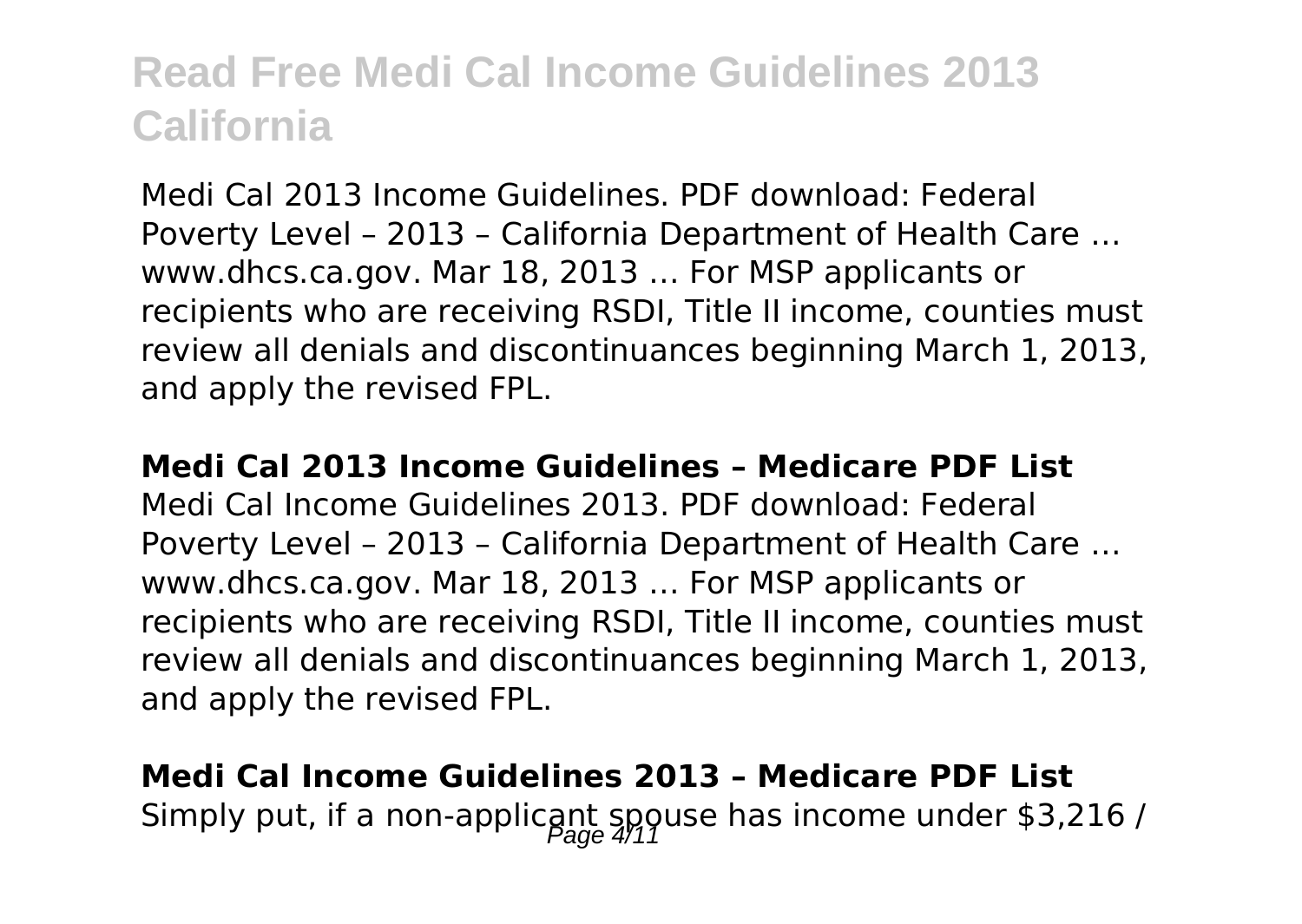month, the applicant spouse can transfer his / her income to the non-applicant spouse to bring his / her monthly income to this level. This spousal allowance rule allows the Medicaid applicant to transfer income to the non-applicant spouse to ensure he or she has sufficient funds with which to live.

# **California Medicaid (Medi-Cal) Income & Asset Limits for**

**...**

Whose income should be counted? To see if you meet the MCAP guidelines, only count the income of the family members included or who will be included in your federal income tax form. What income should be counted? Only list the income that you will report on your federal tax form for individuals that will be included on your federal tax form.

### **Determine Family Size - MCAP - Medi-Cal Access Program** Department of Health Care Services. Do You Qualify for Medi-Cal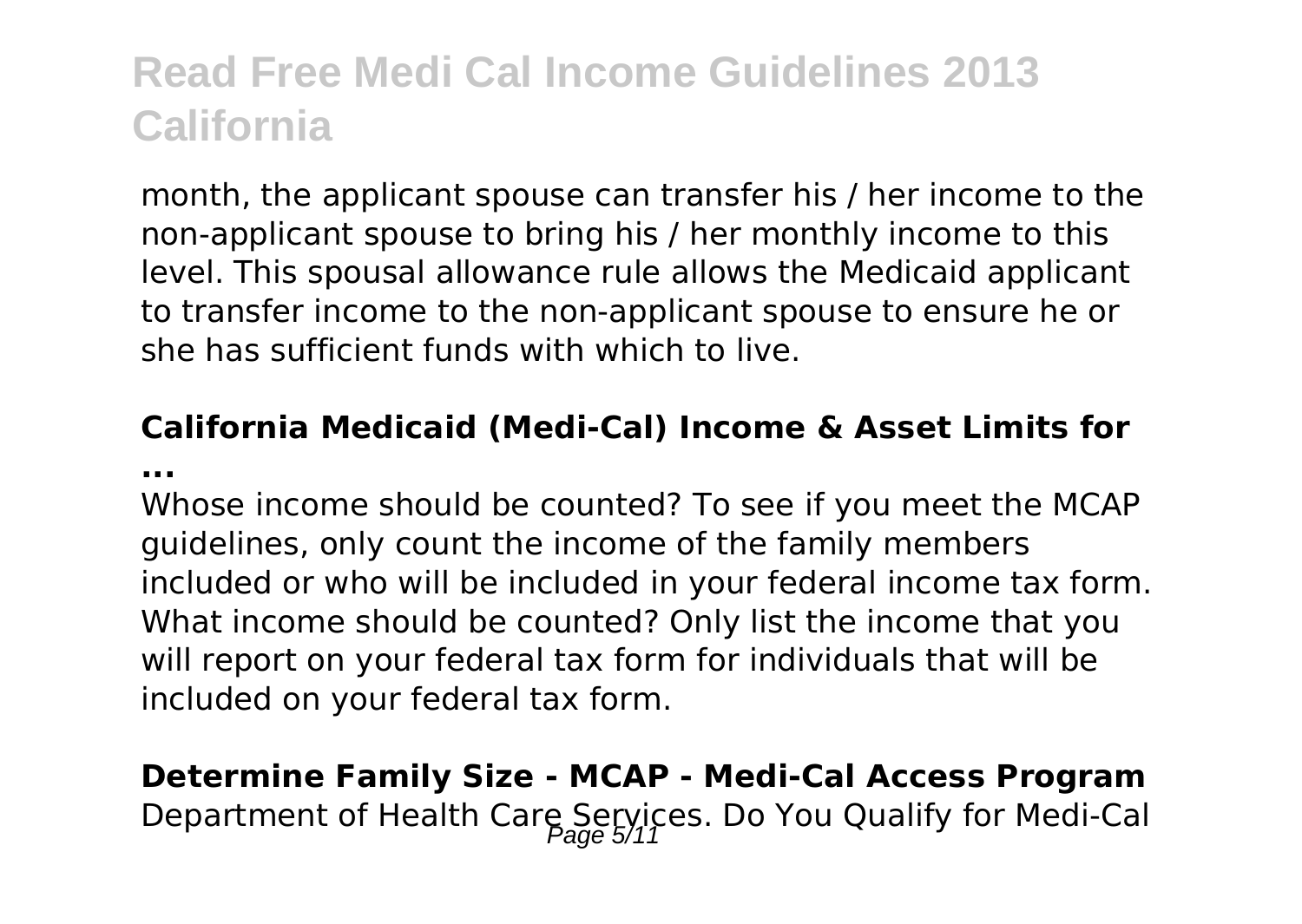Benefits? To see if you qualify based on income, look at the chart below.

#### **Do You Qualify? | Medi-Cal Eligibility**

Your countable income is too high for free Medi-Cal and you don't work, so you can't get Medi-Cal's Working Disabled Program. You qualify for ABD-MN Medi-Cal. Your share of cost is \$1,394 (your countable income) - \$600 (the Maintenance Needs Level for an individual living alone)  $=$  \$794.

#### **DB101 California - Medi-Cal: Medi-Cal Categories**

The Medi-Cal fee-for-service program adjudicates both Medi-Cal and associated health care program claims. This website provides important information for all Medi-Cal providers on how to access billing, transaction and support services. For additional information, please click the following link for the Medi-Cal Provider Website Tour.  $P_{\text{face 6/11}}$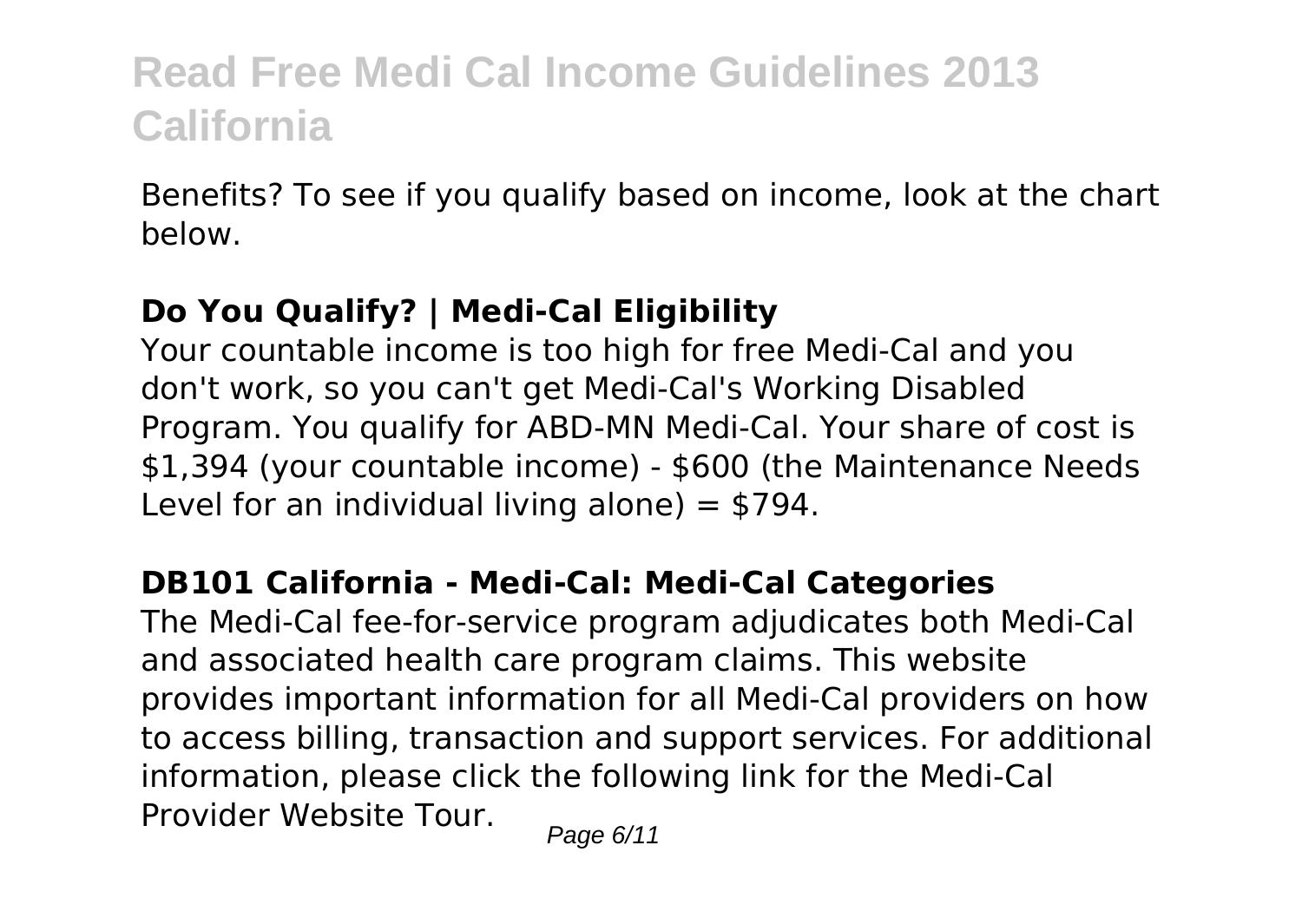#### **Medi-Cal: Provider Home Page**

10. \$9,422 to \$14,244. \$1,696 to \$2,564. Each Additional Family Member. \$796 to \$1,203. \$144 to \$217. \* For purpose of the MCAP program, a pregnant woman is counted as two family members.

#### **Income Guidelines - Costs - MCAP - Medi-Cal Access Program**

If you qualify for Supplemental Security Income (SSI), you automatically qualify for full Medi-Cal coverage. To qualify for SSI, you must be age 65 or older, blind or disabled. Your countable monthly income may not exceed \$943.72 for an individual or \$1,582.14 for a couple (higher income levels apply for individuals who are blind).

# **Medi-Cal (for People with Medicare) | California Health ...**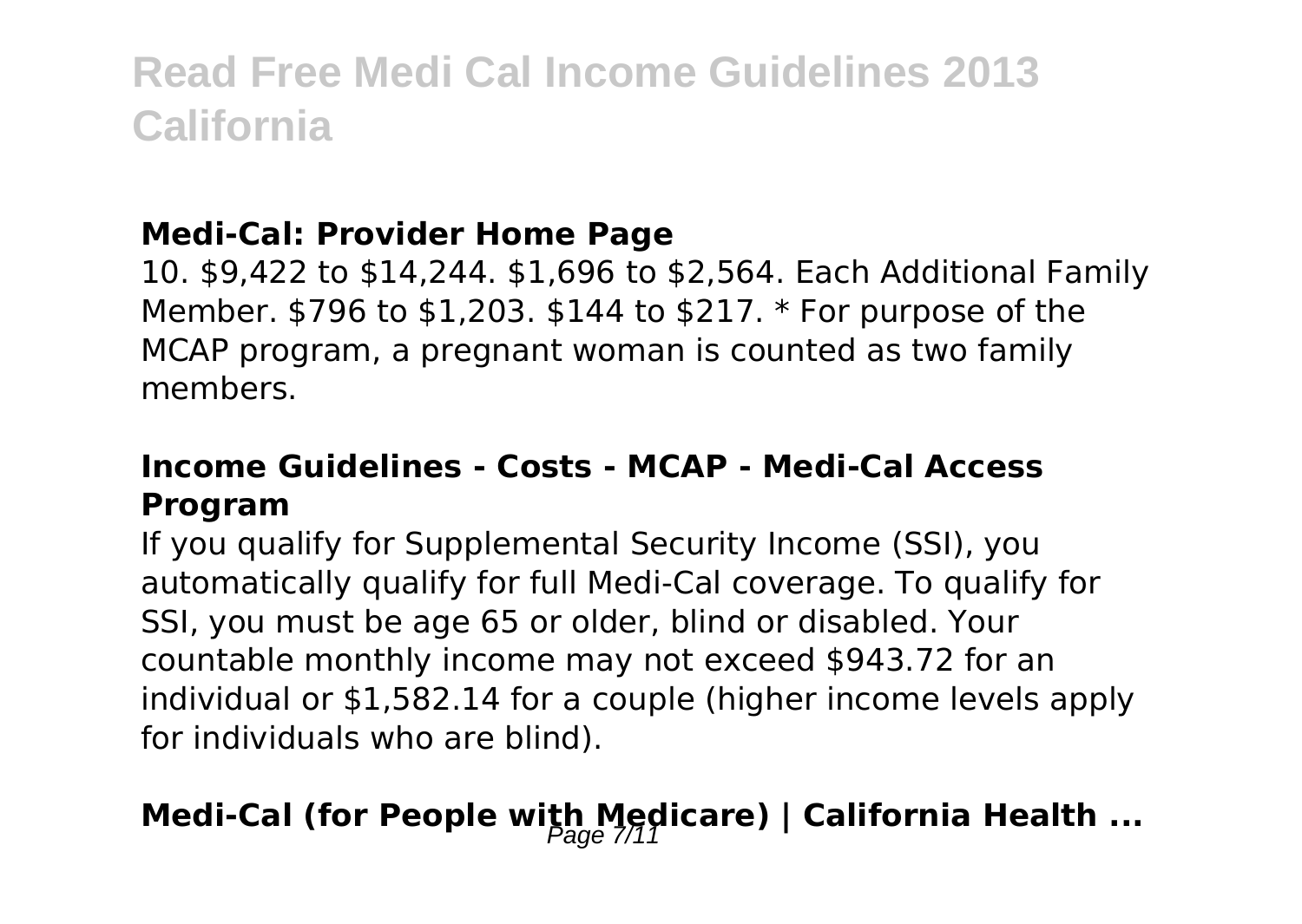Adults qualify for Medi-Cal with a household income of less than 138% of FPL. However, according to the Covered California income guide, children who enroll on Obama Care California plans may qualify for Medi-Cal when the family has a household income of 266% or less. The children must be under 19 years of age to qualify.

**Low-Income Health Insurance in California | Health for ...** California Medi Cal Income Guidelines 2013 California Medi Cal Income Guidelines If you ally infatuation such a referred California Medi Cal Income Guidelines 2013 ebook that will pay for you worth, get the extremely best seller from us currently from several preferred authors. If you desire to witty books, lots of novels, tale, jokes, and

### **Read Online California Medi Cal Income Guidelines 2013** Medi-Cal has income limits for qualifying for the program. To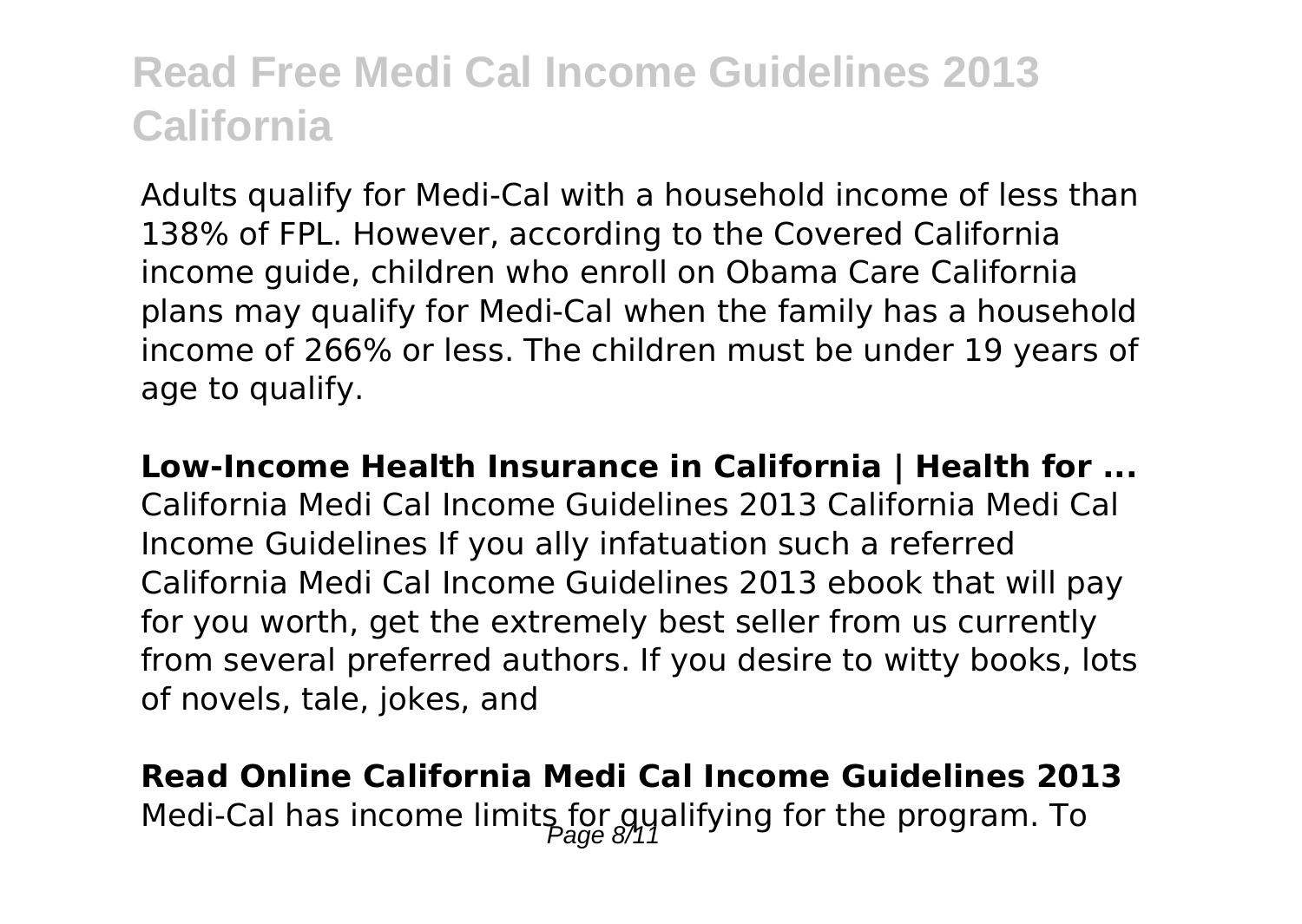qualify for Medi-Cal the applicant's income must be less than 138% of the federal poverty level. For calendar year 2014, that means a single person must make less than \$1,322 per month, or a couple must earn less than \$1,784 per month, to be eligible.

#### **Guest Post: Marriage and Medi-Cal - MEUSA**

Medi Cal Income Guidelines 2013 California To get started finding Medi Cal Income Guidelines 2013 California, you are right to find our website which has a comprehensive collection of books online Our library is the biggest of these that have literally hundreds of thousands of different products represented

#### **Kindle File Format Medi Cal Income Guidelines 2013 California**

The HHS poverty guidelines are adjusted annually. "Gross household income" means income before taxes and other deductions. EWC Income Eligibility Guidelines 200 Percent of the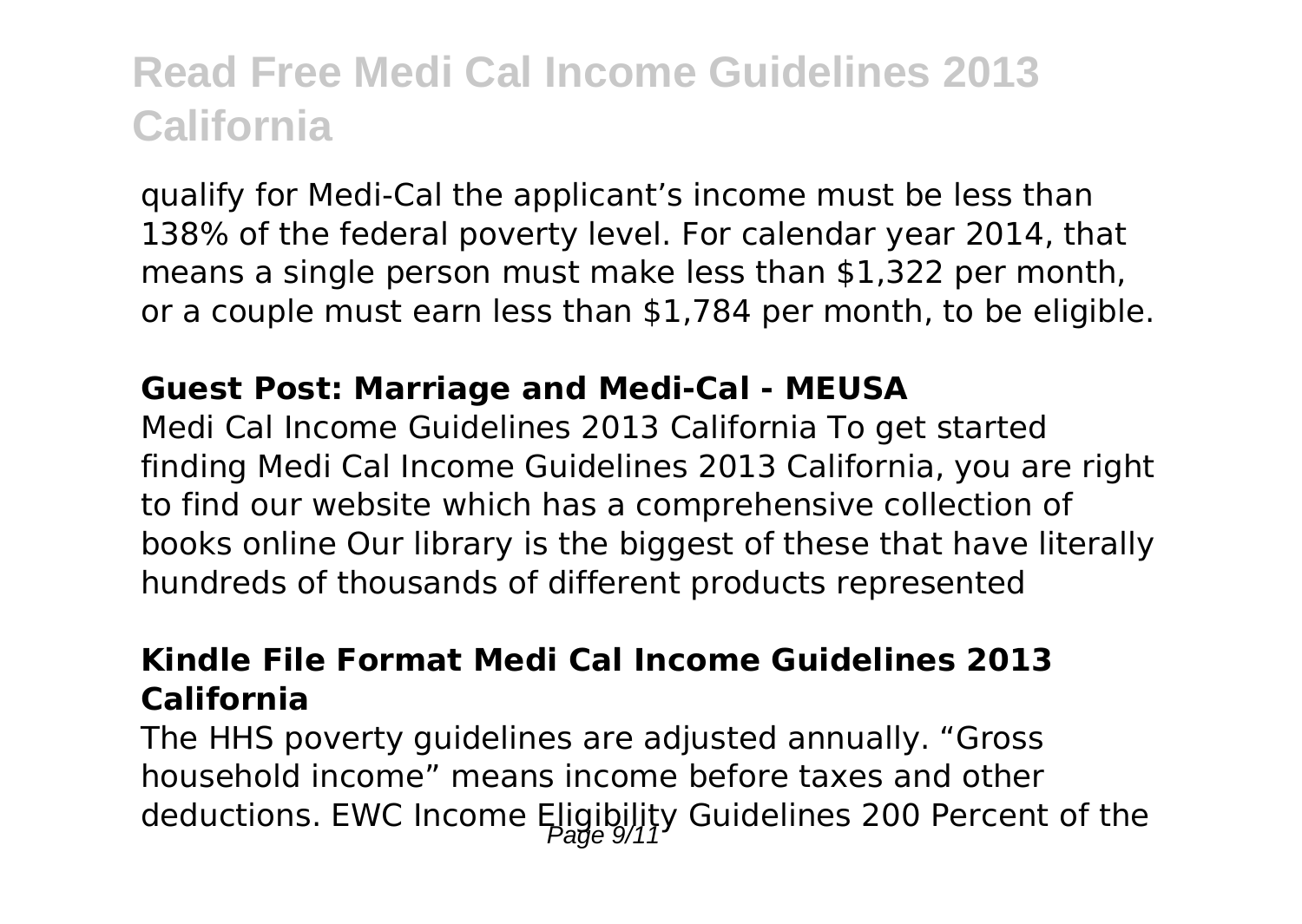2016 HHS Poverty Guidelines by Household Size Effective April 1, 2017, through March 31, 2018

#### **Medi-Cal NewsFlash: Every Woman Counts Income Eligibility ...**

(a) State funded perinatal services shall be provided under the Medi-Cal program to pregnant women people and state funded medical services to infants up to one year of age in families with incomes above 185 percent, but not more than 208 percent, of the federal poverty level, in the same manner that these services are being provided to the Medi-Cal population, including eligibility requirements and integration of eligibility determinations and payment of claims. When determining eligibility ...

**Bill Text - AB-2729 Medi-Cal: presumptive eligibility.** To qualify, you must be working, disabledand have income too